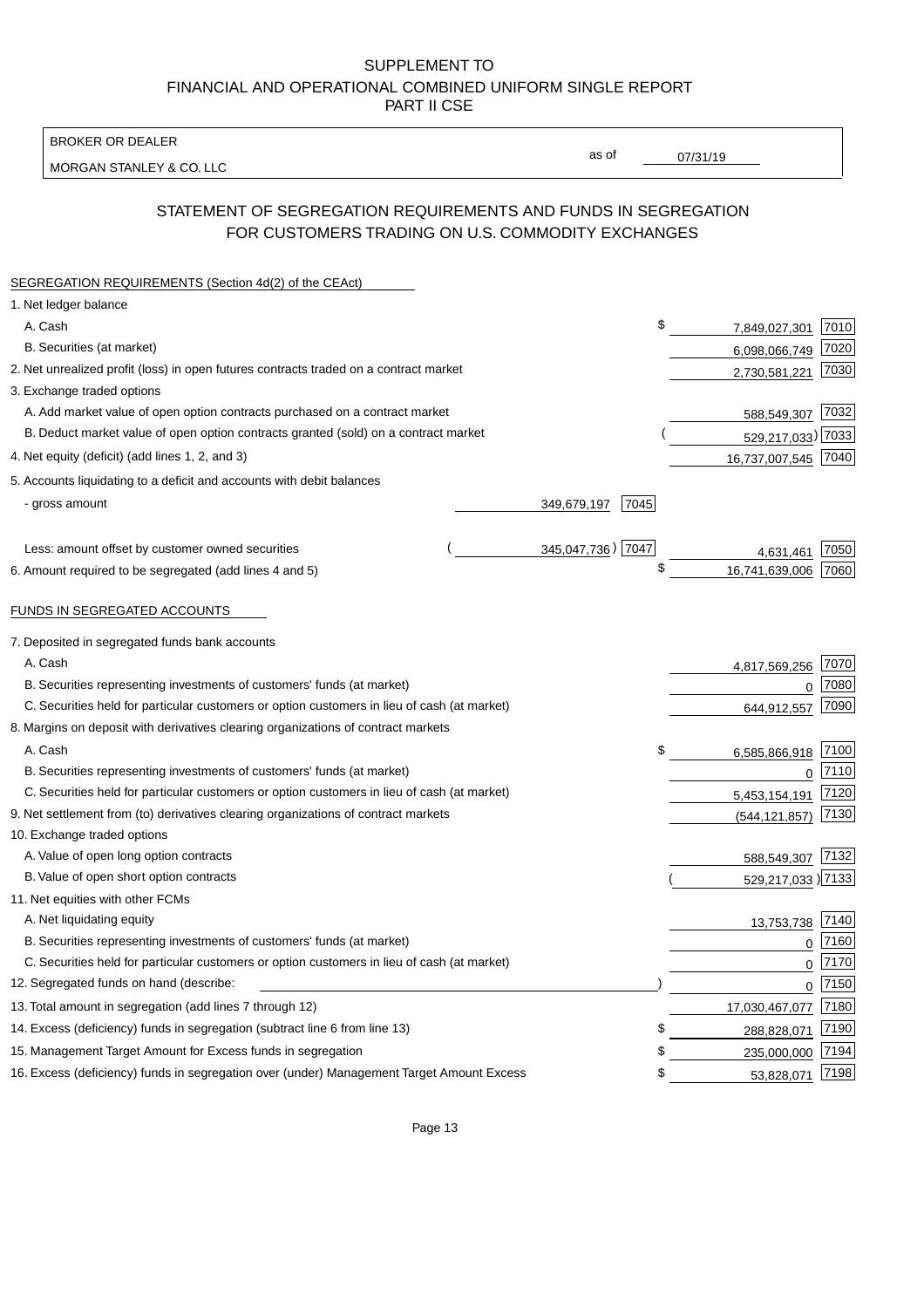MORGAN STANLEY & CO. LLC

07/31/19  $\overline{\phantom{a}}$ 

as of

# STATEMENT OF SEGREGATION REQUIREMENTS AND FUNDS IN SEGREGATION FOR CUSTOMERS' DEALER OPTIONS ACCOUNTS

| 1. Amount required to be segregated in accordance |           |        |
|---------------------------------------------------|-----------|--------|
| with Commission regulation 32.6                   | \$        | 7200   |
| 2. Funds in segregated accounts                   |           |        |
| A. Cash                                           | $0$  7210 |        |
| B. Securities (at market)                         | $0$  7220 |        |
| C. Total                                          |           | 7230   |
| 3. Excess (deficiency) funds in segregation       |           |        |
| (subtract line 2.C from line 1)                   |           | 0 7240 |
|                                                   |           |        |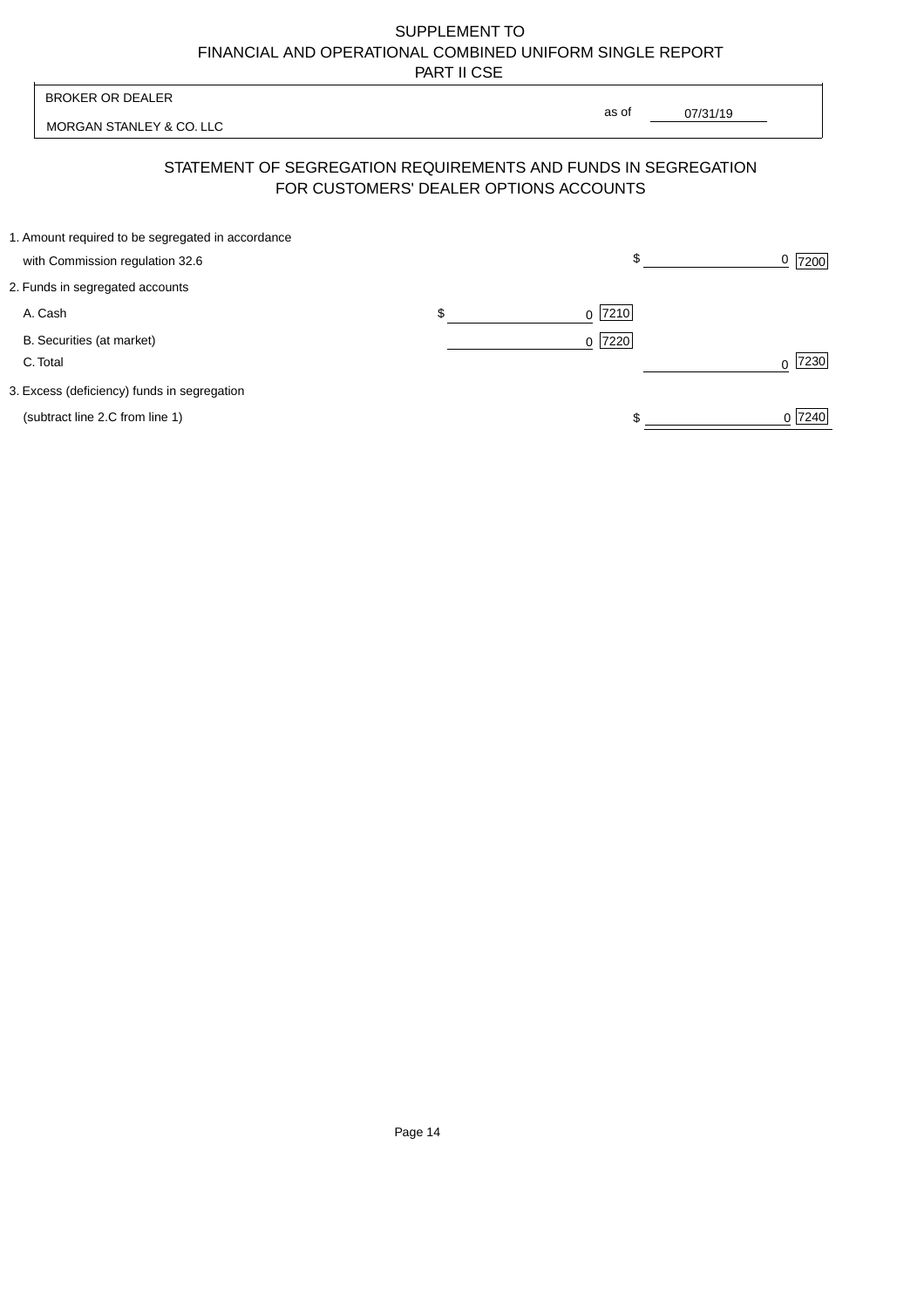PART II CSE

MORGAN STANLEY & CO. LLC and the contract of the contract of the contract of the contract of the contract of the contract of the contract of the contract of the contract of the contract of the contract of the contract of t BROKER OR DEALER

as of

## STATEMENT OF SECURED AMOUNTS AND FUNDS HELD IN SEPARATE ACCOUNTS PURSUANT TO COMMISSION REGULATION 30.7

#### FOREIGN FUTURES AND FOREIGN OPTIONS SECURED AMOUNTS

| Amount required to be set aside pursuant to law, rule or regulation of a foreign government<br>or a rule of a self-regulatory organization authorized thereunder |  |                     | \$ | 0              | 7305 |
|------------------------------------------------------------------------------------------------------------------------------------------------------------------|--|---------------------|----|----------------|------|
| 1. Net ledger balance - Foreign Futures and Foreign Option Trading - All Customers                                                                               |  |                     |    |                |      |
| A. Cash                                                                                                                                                          |  |                     | \$ | 2,762,053,420  | 7315 |
| B. Securities (at market)                                                                                                                                        |  |                     |    | 2,487,080,647  | 7317 |
| 2. Net unrealized profit (loss) in open futures contracts traded on a foreign board of trade                                                                     |  |                     |    | 154,297,396    | 7325 |
| 3. Exchange traded options                                                                                                                                       |  |                     |    |                |      |
| A. Market value of open option contracts purchased on a foreign board of trade                                                                                   |  |                     |    | 18,555,581     | 7335 |
| B. Market value of open contracts granted (sold) on a foreign board of trade                                                                                     |  |                     |    | (16, 848, 648) | 7337 |
| 4. Net equity (deficit) (add lines 1.2. and 3.)                                                                                                                  |  |                     | \$ | 5,405,138,396  | 7345 |
| 5. Accounts liquidating to a deficit and accounts with                                                                                                           |  |                     |    |                |      |
| debit balances - gross amount                                                                                                                                    |  | 7351<br>123,795,111 |    |                |      |
| Less: amount offset by customer owned securities                                                                                                                 |  | 122,671,348) 7352   |    | 1,123,763      | 7354 |
| 6. Amount required to be set aside as the secured amount - Net Liquidating Equity Method (add lines 4 and 5)                                                     |  |                     | \$ | 5,406,262,159  | 7355 |
| 7. Greater of amount required to be set aside pursuant to foreign jurisdiction (above) or line 6.                                                                |  |                     | \$ | 5,406,262,159  | 7360 |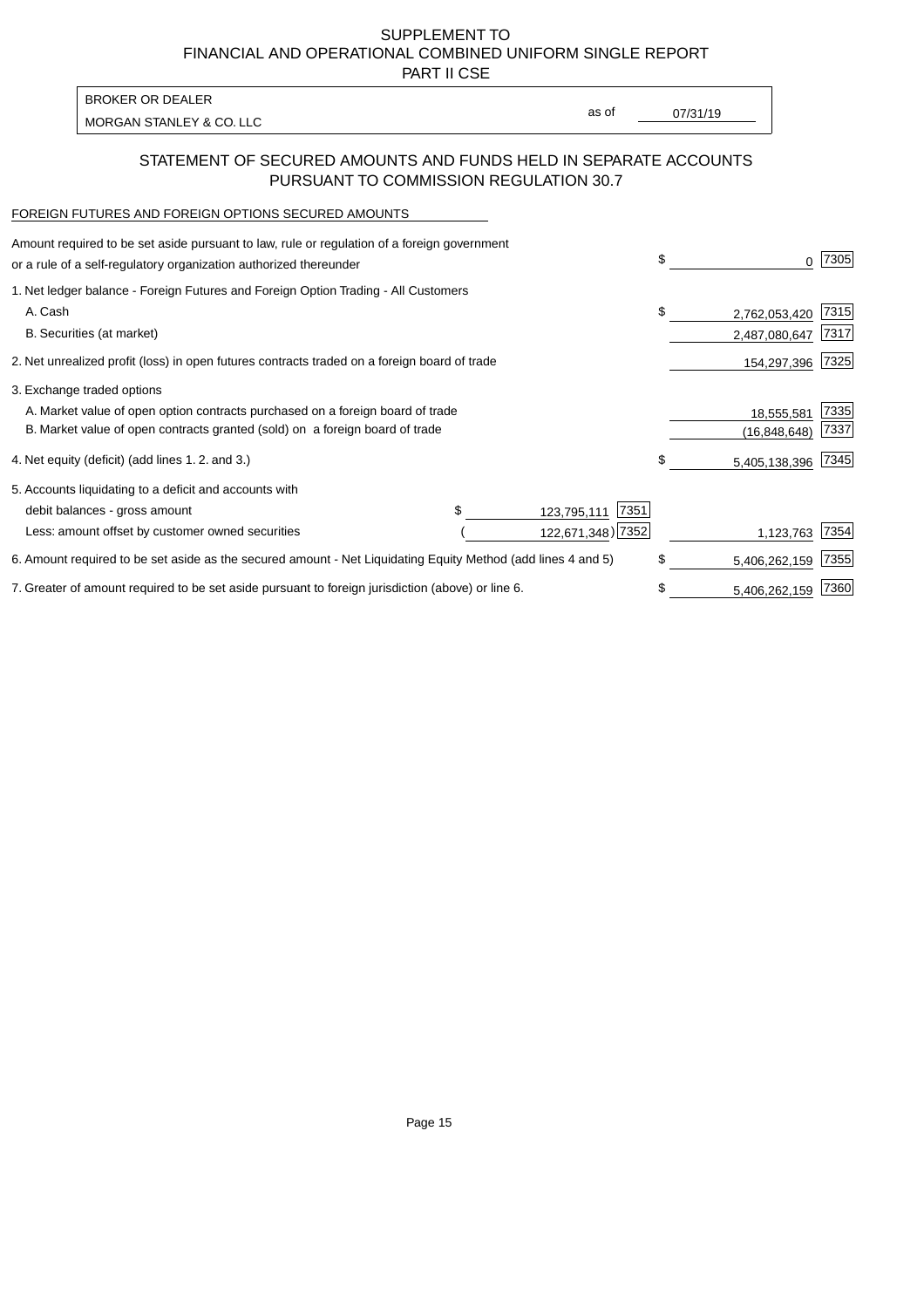BROKER OR DEALER

MORGAN STANLEY & CO. LLC

07/31/19 as of

## STATEMENT OF SECURED AMOUNTS AND FUNDS HELD IN SEPARATE ACCOUNTS PURSUANT TO COMMISSION REGULATION 30.7

#### FUNDS DEPOSITED IN SEPARATE REGULATION 30.7 ACCOUNTS

| 1. Cash in banks                                                                       |      |                                    |             |                    |
|----------------------------------------------------------------------------------------|------|------------------------------------|-------------|--------------------|
| A. Banks located in the United States                                                  | \$   | 264,146,002                        | 7500        |                    |
| B. Other banks qualified under Regulation 30.7                                         |      |                                    |             |                    |
| Name(s):                                                                               | 7510 | 381,793,622 7520 \$                |             | 645,939,624 7530   |
| 2. Securities                                                                          |      |                                    |             |                    |
| A. In safekeeping with banks located in the United States                              | \$   | 860,332,084 7540                   |             |                    |
| B. In safekeeping with other banks qualified under Regulation 30.7                     |      |                                    |             |                    |
| Name(s):                                                                               | 7550 | 0                                  | 7560        | 860,332,084 7570   |
| 3. Equities with registered futures commission merchants                               |      |                                    |             |                    |
| A. Cash                                                                                | \$   | 6,467,028                          | 7580        |                    |
| <b>B.</b> Securities                                                                   |      |                                    | $0$ $7590$  |                    |
| C. Unrealized gain (loss) on open futures contracts                                    |      | 1,343,029                          | 7600        |                    |
| D. Value of long option contracts                                                      |      |                                    | $0$ 7610    |                    |
| E. Value of short option contracts                                                     |      |                                    | $0)$ 7615   | 7,810,057 7620     |
| 4. Amounts held by clearing organizations of foreign boards of trade                   |      |                                    |             |                    |
| Name(s):                                                                               | 7630 |                                    |             |                    |
| A. Cash                                                                                | \$   |                                    | 0 7640      |                    |
| <b>B.</b> Securities                                                                   |      |                                    | $0$ 7650    |                    |
| C. Amount due to (from) clearing organizations - daily variation                       |      | 0                                  | 7660        |                    |
| D. Value of long option contracts                                                      |      |                                    | 0 7670      |                    |
| E. Value of short option contracts                                                     |      |                                    | $_0$ ) 7675 | 0 7680             |
| 5. Amounts held by members of foreign boards of trade                                  |      |                                    |             |                    |
| Name(s):                                                                               | 7690 |                                    |             |                    |
| A. Cash                                                                                | \$   | 2,302,312,736 7700                 |             |                    |
| <b>B.</b> Securities                                                                   |      | 1,626,748,563 7710                 |             |                    |
| C. Unrealized gain (loss) on open futures contracts                                    |      | 152,953,091 7720                   |             |                    |
| D. Value of long option contracts                                                      |      | 18,555,581 7730                    |             |                    |
| E. Value of short option contracts                                                     |      | $(16,848,648)$ <sup>)</sup> [7735] |             | 4,083,721,323 7740 |
| 6. Amounts with other depositories designated by a foreign board of trade              |      |                                    |             |                    |
| Name(s):                                                                               | 7750 |                                    |             | 0 7760             |
| 7. Segregated funds on hand (describe:                                                 |      |                                    |             | 0 7765             |
| 8. Total funds in separate section 30.7 accounts                                       |      |                                    |             | 5,597,803,088 7770 |
| 9. Excess (deficiency) set Aside Funds for Secured Amount (subtract Line 7 Secured     |      |                                    |             |                    |
| Statement page 15 from Line 8)                                                         |      |                                    | \$          | 191,540,929 7380   |
| 10. Management Target Amount for Excess funds in separate section 30.7 accounts        |      |                                    | \$          | 140,000,000 7780   |
| 11. Excess (deficiency) funds in separate 30.7 accounts over (under) Management Target |      |                                    | \$          | 51,540,929 7785    |
|                                                                                        |      |                                    |             |                    |

Page 16